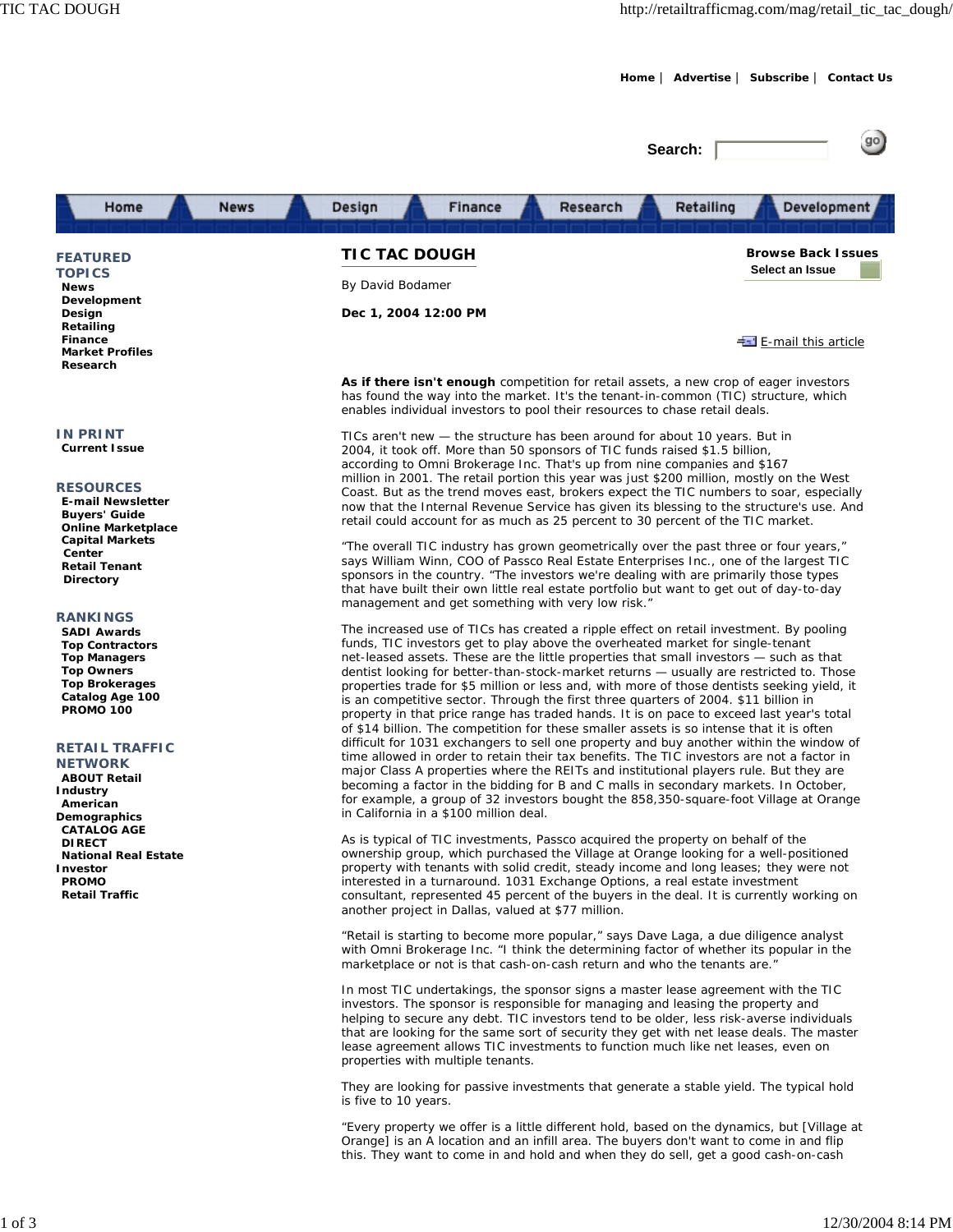**Get visibility** and control with Autodesk<sup>®</sup> **Buzzsaw®** online project collaboration service.

**Stay on time** and on budget.

**Click here. >** 

**autodesk** 

return. Occasionally we'll do a buy that's a value-add where it may have a three-to-five year hold. But this was not one of those," Winn says.

While the trend toward bigger deals is clearly growing, TICs are still in the strip-center sector. SCI Real Estate Investments, for example, bought the 88,839-square-foot Country Village Shopping Center in Rancho Cucamonga, Calif., with eight TIC investors for \$16.9 million, a 6.1 percent cap rate. But Christian Mirner, senior vice president of 1031 Exchange Options, says the economics favor investments in bigger properties. "Because neighborhood shopping centers are a more expensive property type due to the dynamics of supply and demand, there's been this gravitation toward larger property," he says. "There's an opportunity there to acquire properties with less competition and at higher cap rates, which allows them to generate the return they want.'

The growth of TIC investments in the past couple of years also reflects the increasing credibility of such partnerships — and favorable tax rulings. With a short track record, it was difficult for TIC ventures to get financing. And even when they did, the terms were often less favorable than the individual investors could get. These days, lenders are more comfortable with TICs and are willing to finance at levels comparable to other investing vehicles.

"We are now getting CMBS and conduit loans with five- and 10-year terms," says Adam Bryan, vice president of sales and marketing for SCI.

Another step toward legitimizing the TIC vehicle is the formation of the Tenant-in-Common Association (TICA), a group of brokers, investors and sponsors that's trying to organize a lender base and expand the use of TICs.

"I feel that at this time we have worked through the issues with lenders for the most part. They have become more comfortable with TICs," says Patricia DelRosso, president of Inland Real Estate Exchange Corp. and a member of the TICA board of directors. "Lenders want to be protected." As a result, each investor must form a "single-purpose, bankrupt-remote entity," such as an LLC.

A crucial breakthrough came in 2002 when the IRS determined that up to 35 investors could participate in one deal. The agency also provided guidelines on how the relationship between sponsors and investors should work and directed that unanimous consent is required between all investors before a property can be sold or refinanced. Together, these rules helped take some of the uncertainty out of financing TIC deals, says Mirner.

"Prior to the IRS ruling we were topping out at 15 to 20 investors in a transaction," Winn says. That was partly because lenders didn't want to deal with more borrowers. "With the ability to bring in more investors [and subsequent IRS permission to structure the deals as trusts], we can buy larger properties."

With the rules clarified, individual investment amounts rose — to an average of \$750,000 today from about \$200,000 five years ago. The average investment in the Village at Orange was \$1.25 million.

Another IRS ruling this year allows TICs to structure their investments through Delaware Statutory Trusts. The IRS said that owning part of a trust qualified as owning real property, meaning 1031 exchangers could participate in such agreements and fulfill their exchange obligations.

Also, structuring the investment as a trust creates a single entity that owns the property., enabling the TIC to work with lenders that have limitations on how many borrowers are allowed in one deal. Through this arrangement, the lender will work directly with the combined trust rather than with 20 different buyers.

Overall, the IRS has laid down 15 conditions on how to structure deals. But the conditions are not binding. In fact, TIC sponsors say that most deals do not meet all of the IRS's proscribed conditions.

"The guidelines have provided guidance and made the structures more compatible with one another. The IRS will tell you they know that people will not meet all 15 conditions. There's a give and take," DelRosso says.

Some concerns remain. For one thing, sellers resent that due diligence and closing takes longer because so many parties are involved; TIC investors, because of their conservative nature, tend to be more stringent than other buyers in reviewing a property's history. And TICs frequently need 60 days to line up their financing and want another 30 days to close the deal.

"A lot of sellers would much rather do business with somebody who can do their due diligence in 21 days and close in 30," says Brad Umansky, vice president with brokerage company Sperry Van Ness. "They are just not as impressive a buyer as some private capital is."

Another concern is that TIC investors seem willing to pay a premium for the tax deferral benefits that go along with fulfilling their 1031 exchanges. As a result, TICs